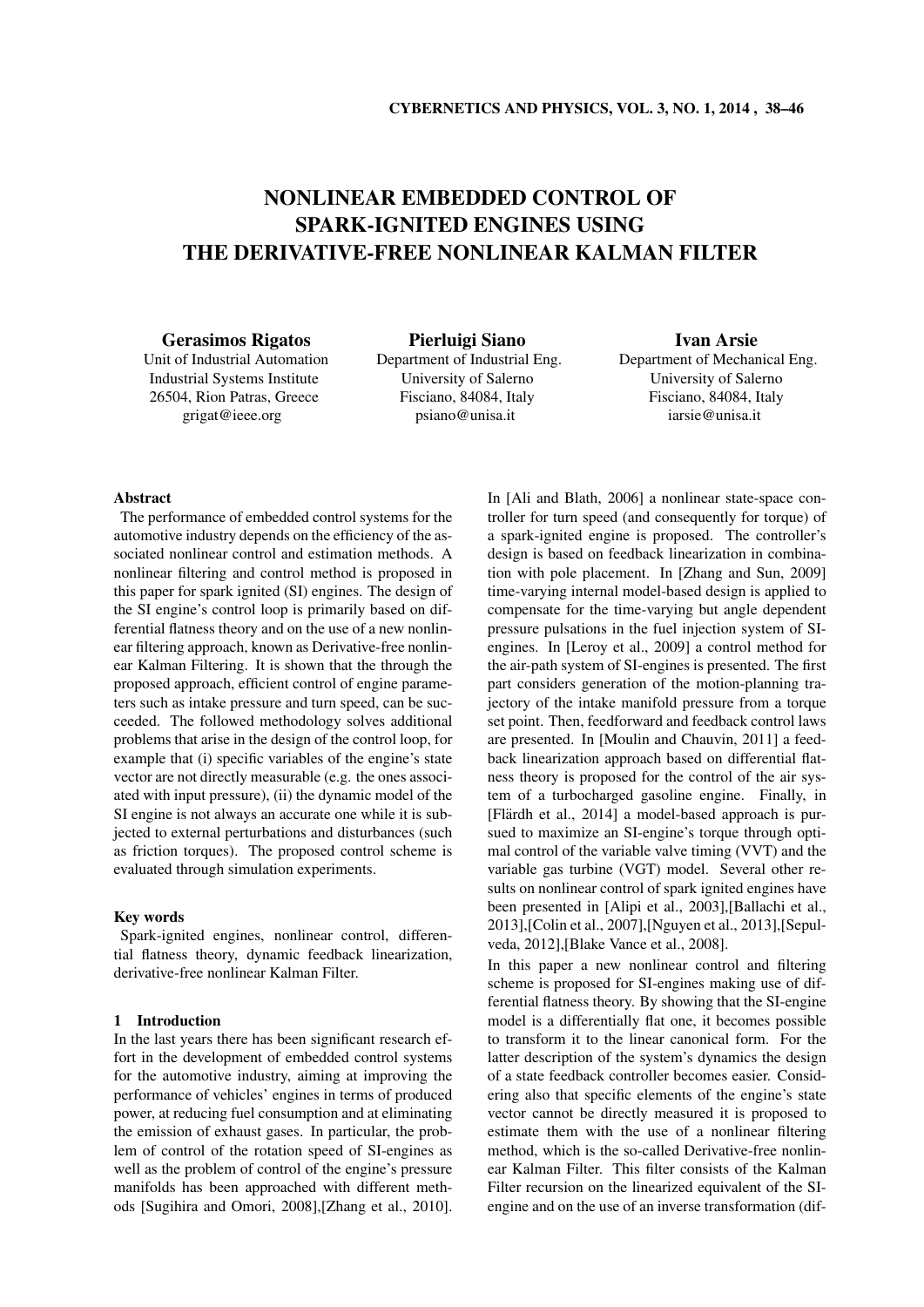feomorphism) that is based on differential flatness theory and which provides the estimates of the state vector elements of the initial nonlinear system. By designing the nonlinear Kalman Filter as a disturbance observer it is shown that it is also possible to estimate in realtime disturbance terms affecting the engine's model and subsequently to compensate for them.

The structure of the paper is as follows: in Section 2 the dynamic model of the SI-engine is analyzed and its state-space description is given. In Section 3 feedback linearizing control of the SI-engine using Lie algebra is introduced. In Section 4 feedback linearizing control of the SI engine using differential flatness theory is analyzed. In Section 5 the Derivative-free nonlinear Kalman Filter is used for estimating and compensating for disturbance terms and modeling uncertainty affecting the SI-engine model. In Section 6 simulation experiments are carried out to assess the performance of the proposed nonlinear control and nonlinear filtering scheme for the SI-engine. Finally, in Section 7 concluding remarks are stated.

#### 2 Dynamic Model of the SI Engine

#### 2.1 State-space Description of the SI-engine

It is possible to control the intake pressure  $p_m$  and the rotational speed of the engine's shaft *ω* by adjusting the angle of the air throttle. It is considered that the associated control loop is independent from the loops of the fuel injection control and spark timing control (Fig. 1)



Figure 1. Diagram of the spark-ignited engine

The basic equations of the system are:

$$
\dot{\omega} = k_{\omega_1} p_m (t - \tau_d) + k_{\omega_2} + k_{\omega_3} T_{f_m}
$$
  
\n
$$
\dot{p}_m = k_{p_1} \omega p_m + k_{p_2} \omega + k_{p_3} u
$$
  
\n
$$
y_1 = \omega
$$
 (1)

The variable of the intake pressure appears with time delay in the equation of the turn speed in the second row of the model of the SI engine. Using that  $p_{md}$  =  $p_m(t - \tau_d)$  and

$$
p_m(t - \tau_d) = \frac{1}{\tau s + 1} p_m \tag{2}
$$

while  $\tau = a_d/\omega$  and  $a_d$  is a parameter that is measured in radians. Denoting  $k_d = -1/a_d$  one has about the dynamics of the delayed intake pressure variable

$$
p_{md} = k_d \omega (p_{m_d} - p_m) \tag{3}
$$

Using the previous formulation, and defining the state variables  $x_1 = \omega$ ,  $x_2 = p_{m_d}$  and  $x_3 = p_m$ , the dynamics of the SI engine is written as [Sugihira and Omori, 2008]

$$
\begin{aligned}\n\dot{x}_1 &= k_{\omega_1} x_2 + k_{\omega_2} + k_{\omega_3} T_{f_m} \\
\dot{x}_2 &= K_d x_1 (x_2 - x_3) \\
\dot{x}_3 &= k_{p_1} x_1 x_3 + k_{p_2} x_1 + k_{p_3} u\n\end{aligned} \tag{4}
$$

where  $T_{f_m}$  are friction torques, which can be also perceived as disturbances. In the above equations coefficients  $k_{p_i}$ ,  $i = 1, 2, 3$ ,  $k_{\omega_i}$ ,  $i = 1, 2, 3$  and  $K_d$  are associated with the combustion cycle of the SI-engine and are defined in [Sugihira and Omori, 2008],[Zhang et al., 2010]. The model also takes the matrix form  $\dot{x} = f(x) + g(x)u$  with

$$
f(x) = \begin{pmatrix} k_{\omega_1}x_2 + k_{\omega_2} + k_{\omega_3}T_{f_m} \\ k_dx_1(x_2 - x_3) \\ k_{p_1}x_1x_3 + k_{p_2}x_1 \end{pmatrix} \quad g(x) = \begin{pmatrix} 0 \\ 0 \\ k_{p_3} \end{pmatrix}
$$

# 3 Feedback Linearizing Control of the SI-engine Using Lie Algebra

Using Lie derivatives, the following state variables are defined for the SI-engine model of Eq.  $(4)$ :  $z_1$  =  $h_1(x) = x_1, z_2 = L_f h_1(x)$  and  $z_3 = L_f^2 h_1(x)$ . It holds that

$$
z_2 = L_f h_1(x) = \frac{\partial h_1}{\partial x_1} f_1 + \frac{\partial h_1}{\partial x_2} f_2 + \frac{\partial h_1}{\partial x_3} f_3 \Rightarrow z_2 = f_1 \Rightarrow z_2 = k_{\omega_1} x_2 + k_{\omega_2} + k_{\omega_3} T_{f_m}
$$
 (6)

In a similar manner one obtains

$$
z_3 = L_f^2 h_1(x) = \frac{\partial z_2}{\partial x_1} f_1 + \frac{\partial z_2}{\partial x_2} f_2 + \frac{\partial z_2}{\partial x_3} f_3 \Rightarrow z_3 = f_1 \Rightarrow z_2 = k_{\omega_1} x_2 + k_{\omega_2} + k_{\omega_3} T_{f_m} \Rightarrow z_3 = k_{\omega_1} f_2 \Rightarrow z_3 = k_{\omega_1} k_d x_1(x_2 - x_3)
$$
 (7)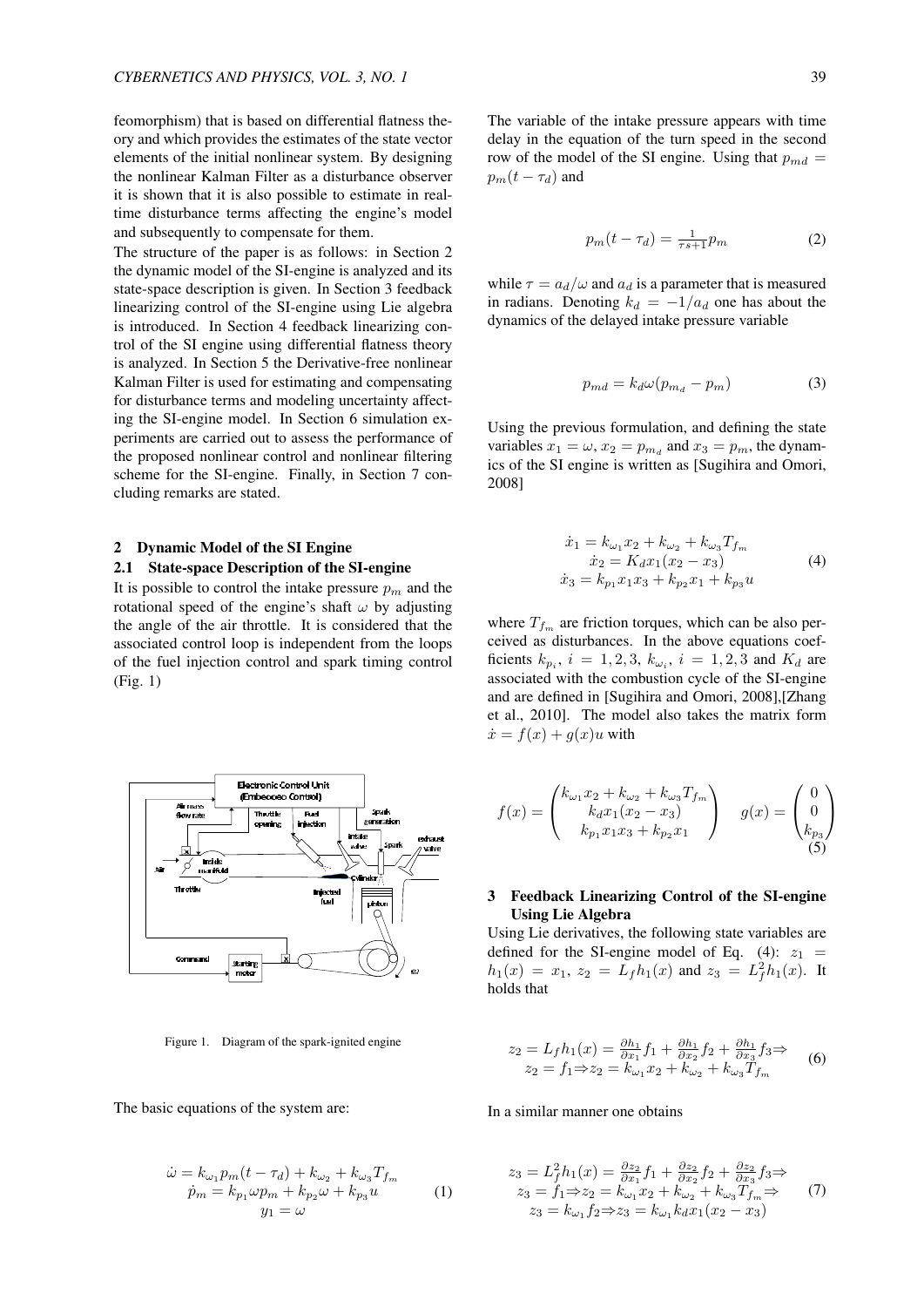Moreover, it holds that

$$
L_{j}^{3}h_{1}(x) = \frac{\partial z_{3}}{\partial x_{1}}f_{1} + \frac{\partial z_{3}}{\partial x_{2}}f_{2} + \frac{\partial z_{3}}{\partial x_{3}}f_{3} \Rightarrow
$$
  
\n
$$
L_{j}^{3}h_{1}(x) = k_{\omega_{1}}k_{d}(x_{2} - x_{3})f_{1} + k_{\omega_{1}}k_{d}x_{1}f_{2} - k_{\omega_{1}}k_{d}x_{1}f_{3}
$$
  
\n
$$
\Rightarrow L_{j}^{3}h_{1}(x) = k_{\omega_{1}}k_{d}(x_{2} - x_{3})[k_{\omega_{1}}x_{2} + k_{\omega_{2}} + k_{\omega_{3}}T_{f_{m}}] +
$$
  
\n
$$
+k_{\omega_{1}}k_{d}x_{1}[k_{d}x_{1}(x_{2} - x_{3})] - k_{\omega_{1}}k_{d}x_{1}[k_{p_{1}}x_{1}x_{3} + k_{p_{2}}x_{1}]
$$
  
\n(8)

Additionally, it holds that

$$
L_gL_f h_1(x) = L_g z_2 \Rightarrow
$$
  
\n
$$
L_gL_f h_1(x) = \frac{\partial z_2}{\partial x_1} g_1 + \frac{\partial z_2}{\partial x_2} g_2 + \frac{\partial z_2}{\partial x_3} g_3 \Rightarrow
$$
  
\n
$$
L_gL_f h_1(x) = \frac{\partial z_2}{\partial x_3} k_{p_3} \Rightarrow L_gL_f h_1(x) = \frac{\partial f_2}{\partial x_3} k_{p_3}
$$
  
\n
$$
\Rightarrow L_gL_f h_1(x) = 0
$$
\n(9)

while one also obtains

$$
L_g L_f^2 h_1(x) = L_g z_3 \Rightarrow
$$
  
\n
$$
L_g L_f^2 h_1(x) = \frac{\partial z_3}{\partial x_1} g_1 + \frac{\partial z_3}{\partial x_2} g_2 + \frac{\partial z_3}{\partial x_3} g_3 \Rightarrow
$$
  
\n
$$
L_g L_f^2 h_1(x) = -k_{\omega_1} k_d k_{p_1} x_1
$$
\n(10)

which also shows that the relative degree of the SIengine model is  $n = 3$ . It can be also confirmed that it holds

$$
\dot{z}_1 = z_2
$$
  
\n
$$
\dot{z}_2 = z_3
$$
  
\n
$$
\dot{z}_3 = L_f^3 h_1(x) + L_g L_f^2 h_1(x) u
$$
\n(11)

which after defining the new control input  $v =$  $L_f^3 h_1(x) + L_g L_f^2 h_1(x)u$  can be written in the linear canonical (Brunovsky) form

$$
\begin{pmatrix} \dot{z}_1\\ \dot{z}_2\\ \dot{z}_3 \end{pmatrix} = \begin{pmatrix} 0 & 1 & 0\\ 0 & 0 & 1\\ 0 & 0 & 0 \end{pmatrix} \begin{pmatrix} z_1\\ z_2\\ z_3 \end{pmatrix} + \begin{pmatrix} 0\\ 0\\ 1 \end{pmatrix} v \tag{12}
$$

From the relation  $z_1^{(3)} = v$  the state feedback control law for the SI-engine that assures asymptotic convergence of the state vector *z* to the desirable setpoint *z<sup>d</sup>* is given by

$$
v = z_{1d}^{(3)} - k_1(\ddot{z}_1 - \ddot{z}_{1,d}) -
$$
  

$$
-k_2(\dot{z}_1 - \dot{z}_{1,d}) - k_3(z_1 - z_{1,d})
$$
 (13)

Using that the control input for the linearized model is  $v = L_f^3 h_1(x) + L_g L_f^2 h_1(x)u$  the control input that is finally applied to the SI-engine is

$$
u = \frac{1}{L_g L_f^2 h_1(x)} [v - L_f^3 h_1(x)] \tag{14}
$$

# 4 Feedback Linearizing Control of the SI-engine Using Differential Flatness Theory

#### 4.1 Definition of Differentially Flat Systems

Differential flatness is a structural property of a class of nonlinear systems, denoting that all system variables (such as state vector elements and control inputs) can be written in terms of a set of specific variables (the so-called flat outputs) and their derivatives [Fliess and Mounier, 1999], [Lévine, 2011], [Menhour et al., 2013], [Sira-Ramirez, 2004], [Rudolph, 2003], [Rouchon, 2005]. The nonlinear system  $\dot{x}(t) = f(x(t), u(t))$  is considered. The time is *t*∈*R*, the state vector is  $x(t) \in R^n$  with initial conditions  $x(0) = x_0$ , and the input is  $u(t) \in R^m$ . Next, the properties of differentially flat systems are given [Bououen et al., 2011],[Laroche et al., 2007], [Martin and Rouchon, 1999], [Rigatos, 2011], [Villagra et al., 2007] :

The finite dimensional system  $\dot{x}(t) = f(x(t), u(t))$ can be written in the general form of an ordinary differential equation (ODE), i.e.  $S_i(w, \dot{w}, \ddot{w}, \cdots, w^{(i)}),$  $i = 1, 2, \cdots, q$ . The term *w* is a generic notation for the system variables (these variables are for instance the elements of the system's state vector  $x(t)$  and the elements of the control input  $u(t)$ ) while  $w^{(i)}$ ,  $i = 1, 2, \dots, q$  are the associated derivatives. The definition of differentially flat systems is as follows:

*Definition*: The system  $\dot{x} = f(x, u), x \in R^n$ , *u*∈*R*<sup>*m*</sup> is differentially flat if there exist relations:  $h$  :  $R^n \times (R^m)^{r+1} \rightarrow R^m$ ,  $\phi$  :  $(R^m)^r \rightarrow R^n$  and and  $\psi$  :  $(R^m)^{r+1} \rightarrow R^m$ , such that  $y =$  $h(x, u, \dot{u}, \dots, u^{(r)}), x = \phi(y, \dot{y}, \dots, y^{(r-1)}),$  and and  $u = \psi(y, \dot{y}, \dots, y^{(r-1)}, y^{(r)})$ . This means that all system dynamics can be expressed as a function of the flat output and its derivatives, therefore the state vector and the control input can be written as  $x(t) = \phi(y(t), \dot{y}(t), \cdots, y^{(r)}(t))$ , and  $u(t) = \psi(y(t), \dot{y}(t), \dots, \dot{y}^{(r+1)}(t)).$ 

#### 4.2 Flatness-based Control of the SI-engine

The state-space description of the SI-engine dynamics given in Eq. (4) is considered again

$$
\dot{x}_1 = k_{\omega_1} x_2 + k_{\omega_2} + k_{\omega_3} T_{f_m} \tag{15}
$$

$$
\dot{x}_2 = K_d x_1 (x_2 - x_3) \tag{16}
$$

$$
\dot{x}_3 = k_{p_1} x_1 x_3 + k_{p_2} x_1 + k_{p_3} u \tag{17}
$$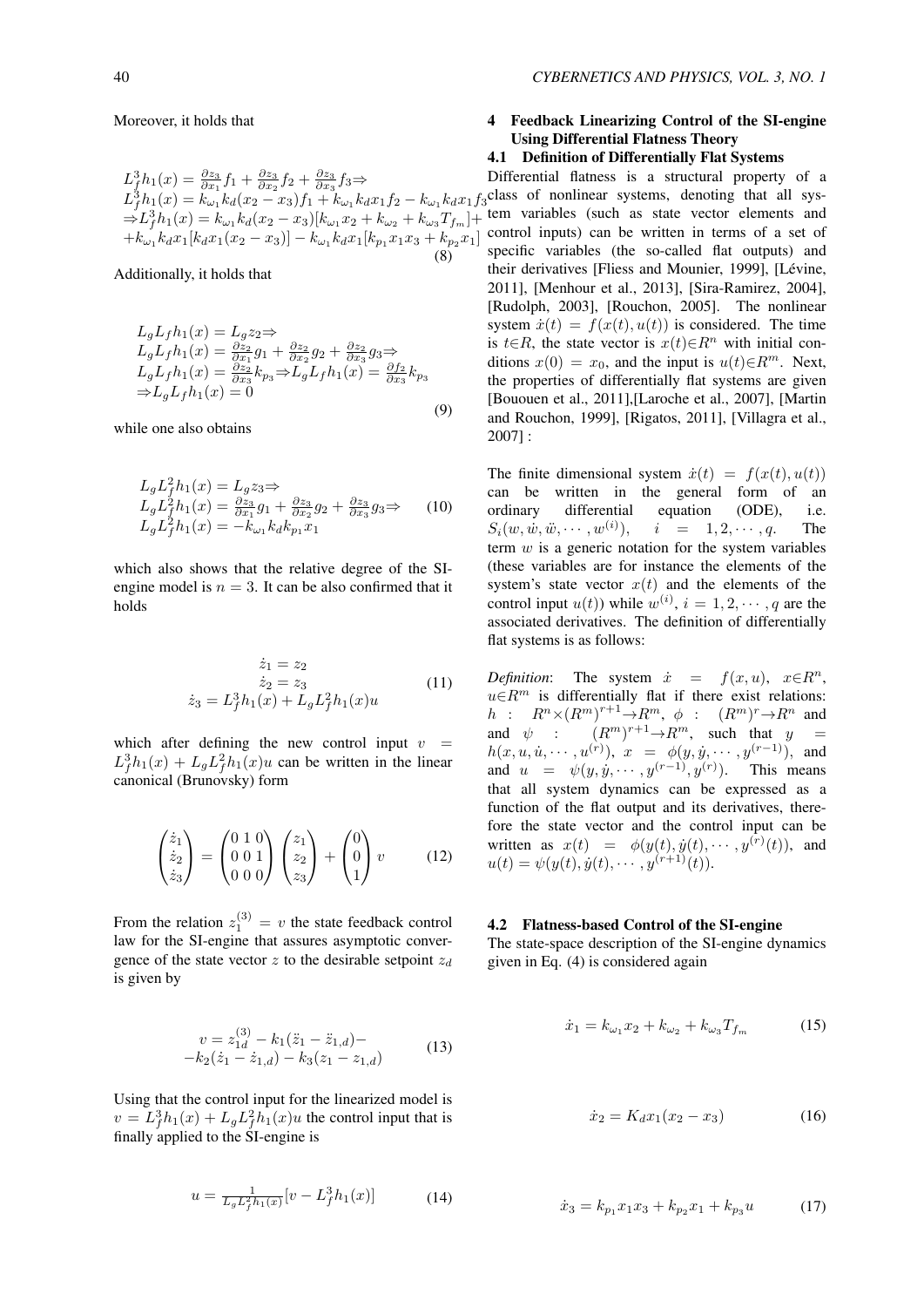The flat output of the SI-engine model is taken to be  $y = x_1$ , which is the engine's turn speed. It will be shown that all state variables of the system and the control input can be written as functions of the flat output and its derivatives, and thus the SI-engine model is a differentially flat one.

Eq. (15) is solved with respect to  $x_2$ . Considering that the friction torque  $T_{f_m}$  is constant or piecewise constant this gives

$$
x_2 = \frac{\dot{x}_1 - k_{\omega_2} - k_{\omega_3} T_{fm}}{k_{\omega_1}} \Rightarrow x_2 = \frac{\dot{y} - k_{\omega_2} - k_{\omega_3} T_{fm}}{k_{\omega_1}} \Rightarrow
$$
  

$$
x_2 = f_2(y, \dot{y})
$$
 (18)

It is also noted that the friction torque can be considered as a disturbance term to the engine's model and this approach will be followed in Section 5. Next, Eq. (16) is solved with respect to  $x_3$ . This gives

$$
x_3 = \frac{k_d x_1 x_2 - \dot{x}_2}{k_d x_1} \Rightarrow x_3 = \frac{k_d y f_2(y, \dot{y}) - \dot{f}_2(y, \dot{y})}{k_d y} \Rightarrow x_3 = f_3(y, \dot{y})
$$
\n(19)

Moreover, from Eq. (17) it holds

$$
u = \frac{\dot{x}_3 - k_{p_1} x_1 x_3 - k_{p_2} x_1}{k_{p_3}} \Rightarrow
$$
  

$$
u = \frac{\dot{f}_3(y, \dot{y}) - k_{p_1} y f_3(y, \dot{y}) - k_{p_2} y}{k_{p_3}}
$$
 (20)

Therefore, all state variables and the control input in the model of the SI-engine are described as functions of the flat output and its derivatives. Consequently, the SI-engine model is a differentially flat one. It holds that

$$
y = x_1
$$
  

$$
\dot{y} = \dot{x}_1 \Rightarrow \dot{y} = k_{\omega_1} x_2 + k_{\omega_2} + k_{\omega_3} T_{f_m}
$$
 (21)

Differentiating once more with respect to time gives

$$
\ddot{y} = k_{\omega_1} \dot{x}_2 + k_{\omega_3} \dot{T}_{f_m} \Rightarrow \n\ddot{y} = k_{\omega_1} k_d x_1 (x_2 - x_3) + k_{\omega_3} \dot{T}_{f_m}
$$
\n(22)

By deriving once more with respect to time one gets

$$
y^{(3)} = k_{\omega_1} k_d \dot{x}_1 (x_2 - x_3) + k_{\omega_1} k_d x_1 \dot{x}_2 -
$$
  
\n
$$
-k_{\omega_1} k_d x_1 \dot{x}_3 + k_{\omega_3} \ddot{T}_{f_m} \Rightarrow
$$
  
\n
$$
y^{(3)} = k_{\omega_1} k_d (x_2 - x_3) [k_{\omega_1} x_2 + k_{\omega_2} + k_{\omega_3} T_{f_m}] +
$$
  
\n
$$
+k_{\omega_1} k_d x_1 [k_d x_1 (x_2 - x_3)] -
$$
  
\n
$$
-k_{\omega_1} k_d x_1 [k_{p_1} x_1 x_3 + k_{p_2} x_1] +
$$
  
\n
$$
-k_{\omega_1} k_d k_{p_3} x_1 u + k_{\omega_3} \ddot{T}_{f_m}
$$

Therefore one arrives at a description of the SI-engine dynamics which is equivalent to the one obtained from linearization with the use of Lie algebra

$$
y^{(3)} = L_f^3 h_1(x) + L_g L_f^2 h_1(x) u \tag{24}
$$

where

$$
L_f^3 h_1(x) = k_{\omega_1} k_d(x_2 - x_3) [k_{\omega_1} x_2 + k_{\omega_2} + k_{\omega_3} T_{f_m}] +
$$
  
+
$$
k_{\omega_1} k_d x_1 [k_d x_1(x_2 - x_3)] -
$$
  
-
$$
k_{\omega_1} k_d x_1 [k_{p_1} x_1 x_3 + k_{p_2} x_1] + k_{\omega_3} \ddot{T}_{f_m}
$$
  
(25)

and also

$$
L_g L_f^2 h_1(x) = -k_{\omega_1} k_d k_{p_3} x_1 \tag{26}
$$

For the previous description of the SI-engine dynamics, the following state variables are defined  $z_1 = y$ ,  $z_2 = \dot{y}$ and  $z_3 = \ddot{y}$ , the following state-space model is obtained

$$
\dot{z}_1 = z_2
$$
  
\n
$$
\dot{z}_2 = z_3
$$
  
\n
$$
\dot{z}_3 = L_f^2 h_1(x) + L_g L_f^2 h_1(x) u
$$
\n(27)

The linearized model of the SI-engine is finally written in the Brunovsky canonical form

$$
\begin{pmatrix} \dot{z}_1\\ \dot{z}_2\\ \dot{z}_3 \end{pmatrix} = \begin{pmatrix} 0 & 1 & 0\\ 0 & 0 & 1\\ 0 & 0 & 0 \end{pmatrix} \begin{pmatrix} z_1\\ z_2\\ z_3 \end{pmatrix} + \begin{pmatrix} 0\\ 0\\ 1 \end{pmatrix} v \qquad (28)
$$

From the relation  $z_1^{(3)} = v$  the state feedback control law for the SI-engine that assures asymptotic convergence of the state vector *z* to the desirable setpoint *z<sup>d</sup>* is given by

$$
v = z_{1d}^{(3)} - k_1(\ddot{z}_1 - \ddot{z}_{1,d}) -
$$
  
-k<sub>2</sub>( $\dot{z}_1 - \dot{z}_{1,d}$ ) - k<sub>3</sub>( $z_1 - z_{1,d}$ ) (29)

Using that the control input for the linearized model is  $v = L_f^3 h_1(x) + L_g L_f^2 h_1(x)u$  the control input that is finally applied to the SI-engine is

$$
u = \frac{1}{L_g L_f^2 h_1(x)} [v - L_f^3 h_1(x)] \tag{30}
$$

$$
(23)
$$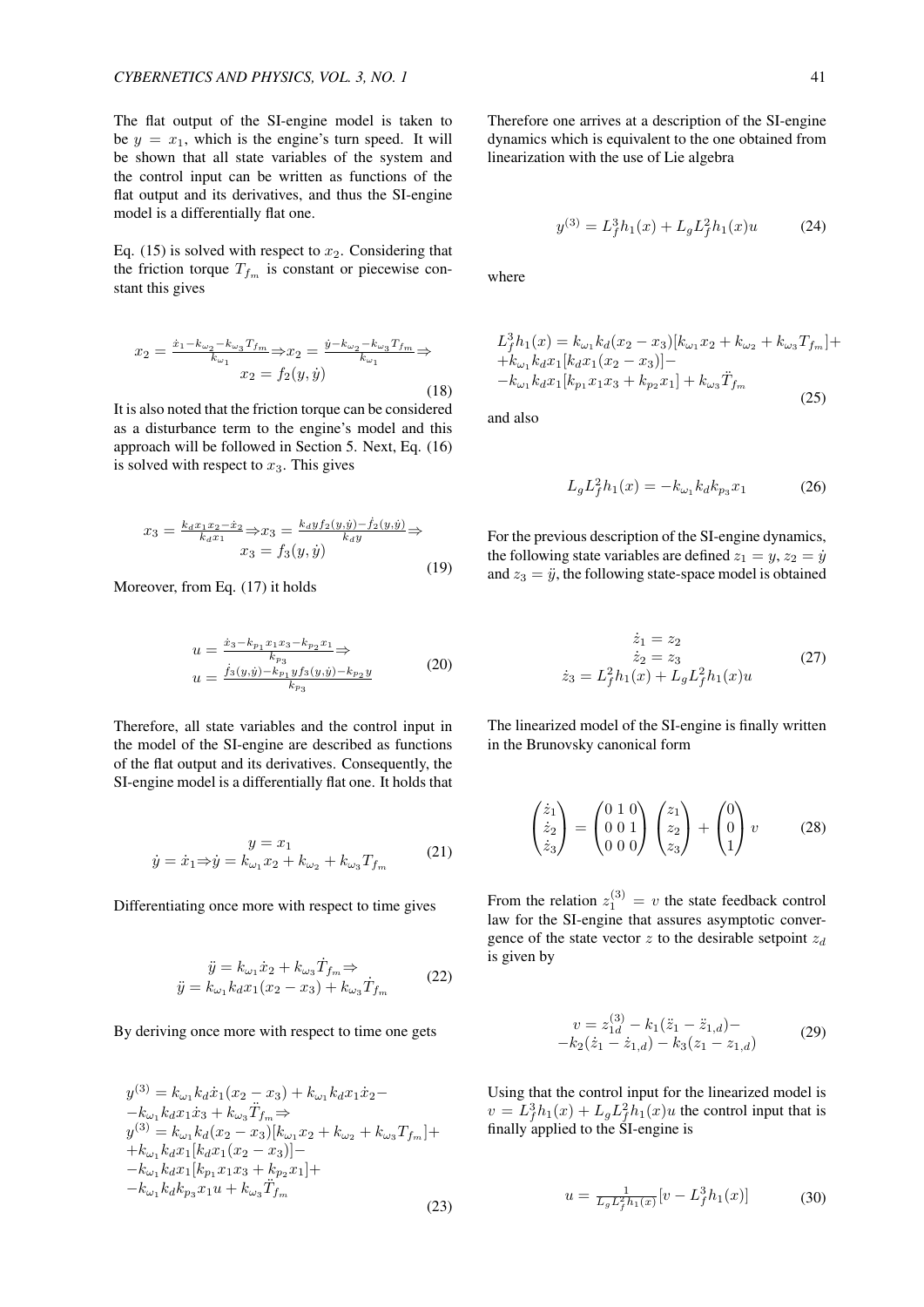# 5 Compensation of Disturbances Using the Derivative-free Nonlinear Kalman Filter

It was shown that following the linearization approach based on differential flatness theory, the model of the SI-engine is written in the canonical form

$$
y^{(3)} = L_f^3 h_1(x) + L_g L_f^2 h_1(x) u + \tilde{d}
$$
 (31)

The additive disturbance term is given by  $d =$  $k_{\omega_1} k_d(x_2 - x_3) k_{\omega_3} T_{f_m} + k_{\omega_3} T_{f_m}$  and describes the effects of friction torque. This term can also incorporate the effects of model parametric uncertainty. It can be considered that the dynamics of the disturbance term is described by its *n*-th order derivative and the associated initial conditions. Without loss of generality, by setting  $n = 3$  one has  $\tilde{d}^{(3)} = f_d$ . Next, as new state variables of the SI-engine model, the disturbance  $\tilde{d}$  and its derivatives are introduced [Rigatos, Siano and Pessolano, 2012]. That is,  $z_1 = y$ ,  $z_2 = \dot{y}$ ,  $z_3 = \ddot{y}$ ,  $z_4 = \ddot{d}$ ,  $z_5 = \dot{\tilde{d}}$  and  $z_6 = \ddot{\tilde{d}}$ . Thus one arrives at the extended state-space model

$$
\begin{aligned}\n\dot{z} &= Az + B\tilde{v} \\
z^m &= Cz\n\end{aligned} \tag{32}
$$

where the control input  $\tilde{v} = [v, f_d]^T$  and matrices A, *B* and *C* are defined as

$$
A = \begin{pmatrix} 0 & 1 & 0 & 0 & 0 \\ 0 & 0 & 1 & 0 & 0 \\ 0 & 0 & 0 & 1 & 0 \\ 0 & 0 & 0 & 0 & 1 \\ 0 & 0 & 0 & 0 & 0 \end{pmatrix} \quad B = \begin{pmatrix} 0 & 0 \\ 0 & 0 \\ 1 & 0 \\ 0 & 0 \\ 0 & 0 \end{pmatrix} \quad C^T = \begin{pmatrix} 1 \\ 0 \\ 0 \\ 0 \\ 0 \\ 0 \end{pmatrix} \tag{33}
$$

The associated state estimator is

$$
\dot{\hat{z}} = A_o \hat{z} + B_o \tilde{v} + K_f (z^{meas} - C_o \hat{z})
$$
 (34)

where  $A_o = A$ ,  $C_o = C$  and matrix  $B_o$  is given by

$$
B_o^T = \begin{pmatrix} 0 & 0 & 1 & 0 & 0 & 0 \\ 0 & 0 & 0 & 0 & 0 & 0 \end{pmatrix} \tag{35}
$$

The estimation of the extended state vector is performed using the discrete-time Kalman Filter. To this end, matrices  $A_o$ ,  $B_o$ ,  $C_o$  are discretized into  $A_d$ ,  $B_d$ ,  $C_D$  using common discretization methods. Then, the recursion of the Kalman Filter consists of the measurement update and time update stage [Basseville

and Nikiforov, 1993],[Rigatos and Tzafestas, 2007], [Rigatos and Zhang, 2009], [Rigatos, 2012], [Rigatos et al., 2014]:

*measurement update*:

$$
K(k) = P^{-}(k)C_d^{T}[C_d P^{-}(k)C_d^{T} + R]^{-1}
$$
  
\n
$$
\hat{z}(k) = \hat{x}^{-}(k) + K(k)[z^{m}(k) - \hat{z}^{m}(k)]
$$
  
\n
$$
P(k) = P^{-}(k) - K(k)C_d P^{-}(k)
$$
\n(36)

*time update*:

$$
P^{-}(k+1) = A_{d}P(k)A_{d}^{T} + Q
$$
  

$$
\hat{z}(k+1) = A_{d}\hat{z}(k) + B_{d}\tilde{V}(k)
$$
 (37)

After the estimation of the state vector  $\hat{z}$  the state feedback control law for the SI-engine given in Eq. (38) is modified with the inclusion of the estimated state variable  $\hat{z}_4$ . The term  $\hat{z}_4$  will compensate for the disturbance input  $\ddot{d}$ 

$$
v = z_{1,d}^{(3)} - k_1(\ddot{z}_1 - \ddot{z}_{1,d}) -
$$
  

$$
-k_2(\dot{z}_1 - \dot{z}_{1,d}) - k_3(z_1 - z_{1,d}) - \dot{z}_4
$$
 (38)

Thus, it is assured that the tracking error for the state vector *z* will converge asymptotically to 0. That is

$$
lim_{t \to \infty} e(t) = 0 \Rightarrow lim_{t \to \infty} z = z_d \tag{39}
$$

which also means that  $\lim_{t\to\infty} x_i = x_{i,d}, i = 1, 2, 3$ . It is also noted that through the previously analyzed filtering procedure one can obtain estimates of the input pressure of the SI-engine  $\hat{x}_3 = \hat{p}_m$  using Eq (19) and (20) and by substituting in there the estimates of the flat output  $\hat{y}$  and of its derivatives.

$$
\hat{x}_2 = \frac{\dot{y} - k_{\omega_2} + k_{\omega_3} \hat{T}_{fm}}{k_{\omega_1}} \tag{40}
$$

$$
\hat{x}_3 = \frac{k_d \hat{y} \hat{x}_2 - \hat{\dot{x}}_2}{k_d \hat{y}} \tag{41}
$$

#### 6 Simulation Tests

Simulation tests have been carried out for the assessment of the performance of the proposed nonlinear control scheme based on differential flatness theory and on the Derivative-free nonlinear Kalman Filter. Indicative results where obtained for the tracking of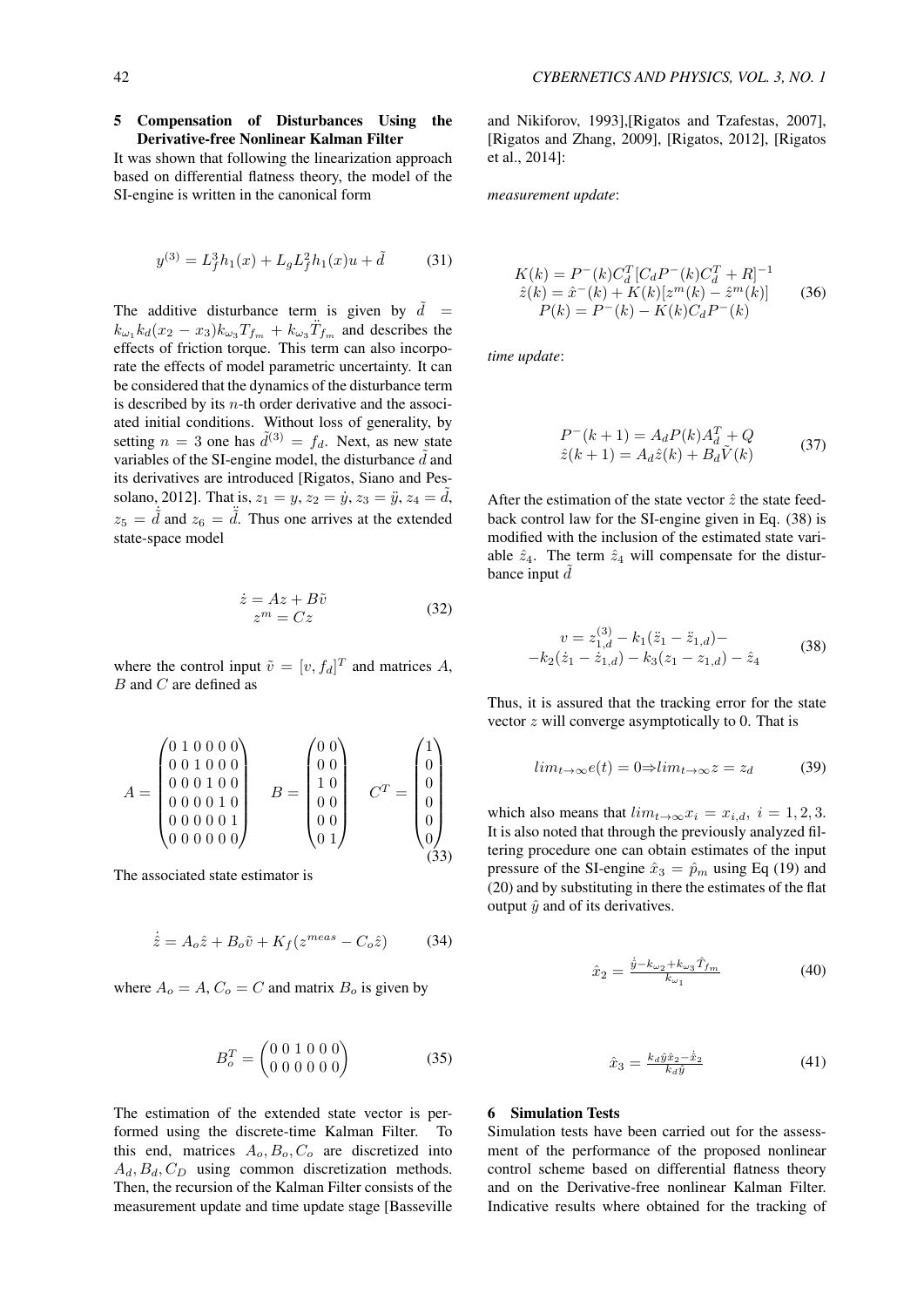two different setpoints. The time has been measured in sec. It can be observed that the SI engine's state vector elements (that is engine's turn speed *ω*, input pressure subjected to time delay  $P_{m_d}$ , and input pressure  $P_m$ ) converged fast and smoothly to the associated setpoints. Moreover, the Derivative-free nonlinear Kalman Filter provided accurate estimates of the aggregate disturbance term  $T_m$  that is due to the friction torque  $T_{f_m}$  and to its derivatives. This enabled to compensate for the disturbances' effects, by including in the control input a new term that was based on the disturbances's estimates. The associated results in the case of tracking of setpoint 1 are depicted in Fig. 2, Fig. 3 and Fig. 4. Additional results for the case of tracking of setpoint 2 are shown in Fig. 5, Fig. 6 and Fig. 7.



Figure 2. Tracking of setpoint 1 (a) Convergence of the SI engine's state variable  $x_1 = \omega$  (blue line) to reference setpoint (red line) and associated state estimate  $\hat{x}_1$  (green line) (b) Convergence of the SI engine's state variable  $x_2 = P_{m_d}$  (blue line) to reference setpoint (red line) and associated state estimate  $\hat{x}_2$  (green line)

Finally, the variations of the control input to the SI-engine (air-throttle angle) for the cases of the two aforementioned setpoints are given in Fig. 8. It has been confirmed, that with the application of the proposed nonlinear control scheme the control input exhibited smooth variations.



Figure 3. Tracking of setpoint 1 (a) Convergence of the SI engine's state variable  $x_3 = P_m$  (blue line) to reference setpoint (red line) and associated state estimate  $\hat{x}_3$  (green line) (b) Kalman Filter-based estimation (green line) of the aggregate disturbance torque  $T_m$ ) (blue line)

#### 7 Conclusions

The article has proposed a nonlinear embedded control scheme for spark-ignited (SI) engines based on differential flatness theory and on the use of a new nonlinear filtering approach, known as Derivative-free nonlinear Kalman Filtering. It has been shown that the dynamic model of the SI-engine satisfies differential flatness properties, which means that all its state variables and the control input can be written as a function of a primary variable, called flat output, and also as functions of the flat output's derivatives. The flat output for the SI engine was shown to be its rotational speed. The application of differential flatness theory enables to transform the initial nonlinear model of the engine, to the canonical Brunovsky form. For the latter description of the system's dynamics it was made easy to design a stabilizing feedback control law.

Additional problems one has to handle in the design of the nonlinear feedback control scheme were that (i) specific variables of the engine's state vector were not directly measurable (e.g. the ones associated with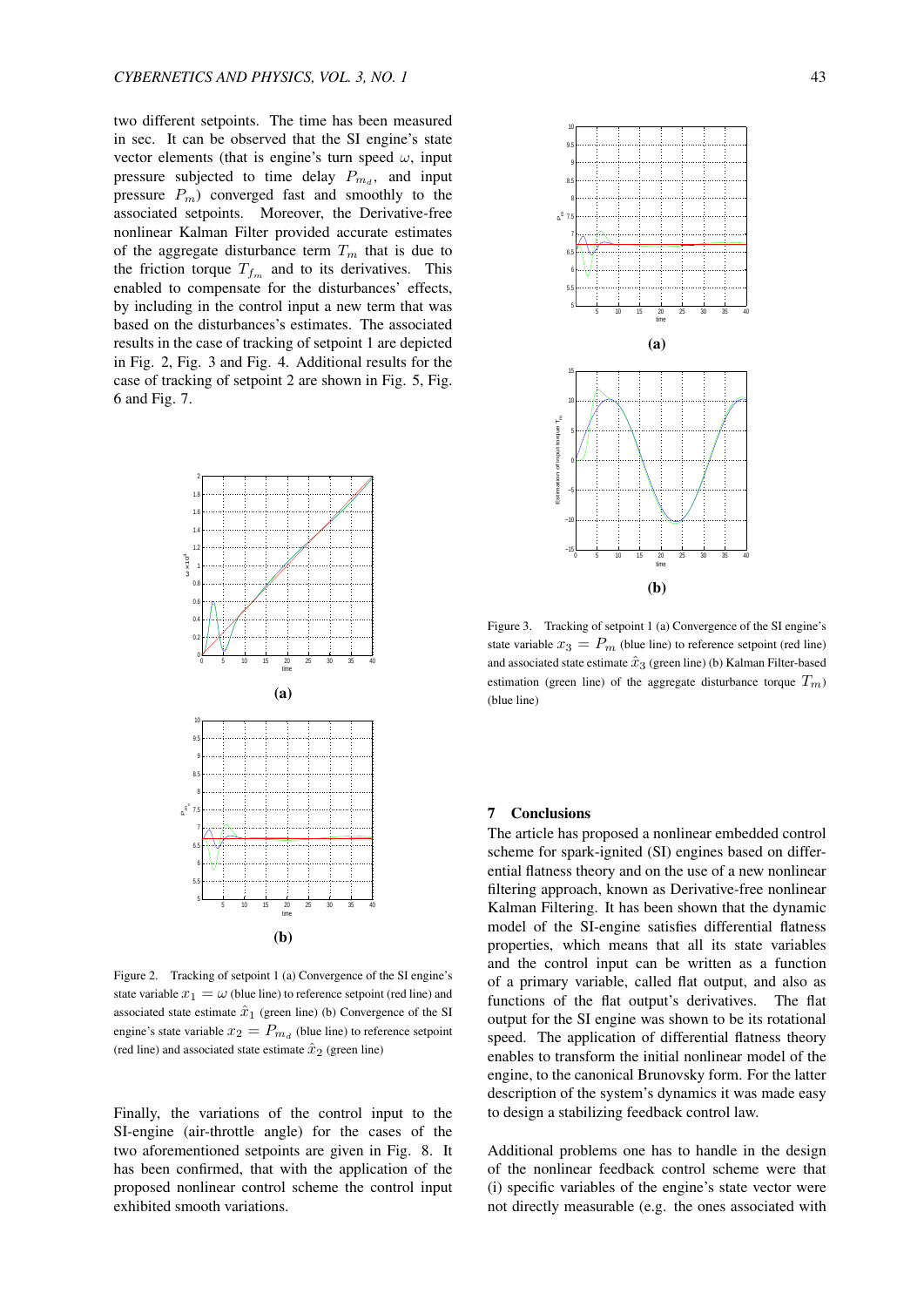



Figure 4. Tracking of setpoint 1 (a) Tracking of reference setpoints by the SI engine's state variable  $x_1 = \omega$ ,  $x_2 = P_{m_d}$  and  $x_3 =$ *P<sup>m</sup>* (b) Kalman Filter-based estimation of disturbance input torque *T<sup>m</sup>* and of its derivatives

input pressure), (ii) the dynamic model of the SI engine is not always an accurate one while it is subjected to external perturbations and disturbances (such as friction torques). To solve (i) the paper has proposed the use of Derivative-free nonlinear Kalman Filtering. This consists of the application of the Kalman Filter recursion to the linearized equivalent of the SI engine followed by an inverse transformation, in accordance to the diffeomorphism defined through differential flatness theory. This approach finally provides exact estimates for the state variables of the initial nonlinear system. To solve (ii), the Derivative-free nonlinear Kalman Filter is redesigned as a disturbance estimator and this permits to obtain simultaneously estimates of the non-measurable elements of the SI engine's state vector and of the disturbance or modeling uncertainty terms that affect the engine's model. The efficiency of the proposed nonlinear control method has been confirmed through simulation experiments.

#### References

Ali, A. and Blath, J.P. (2006). Nonlinear Torque Control of a Spark-Ignited Engine. *Proc. of the 2006 American Control Conference Minneapolis*, Min-

Figure 5. Tracking of setpoint 2 (a) Convergence of the SI engine's state variable  $x_1 = \omega$  (blue line) to reference setpoint (red line) and associated state estimate  $\hat{x}_1$  (green line) (b) Convergence of the SI engine's state variable  $x_2 = P_{m_d}$  (blue line) to reference setpoint (red line) and associated state estimate  $\hat{x}_2$  (green line)

nesota, USA.

Alipi, C., de Russion, C. and Piuri, V. (2003). A neural network-based control solution to air-fuel ratio control for automotive fuel injection systems. *IEEE Transactions on Systems, Man and Cybernetics - Part C: Applications and Reviews*, 33(2), pp. 259–268.

Ballachi, A., Benvenuti, L., di Benedetto, M.D. and Sangiovanni-Vincentelli, M.D. (2013). The design of dynamical observers for hybrid systems: theory and application of an automotive control problem. *Automatica*, Elsevier, 49(4), pp. 915–925.

Basseville, M. and Nikiforov, I. (1993). *Detection of abrupt changes: Theory and Applications.* Prentice-Hall.

Blake Vance, J., Kaul, B.C., Jagannathan, S. and Drallmeier, J.A. (2008). Output feedback controller for operation of spark ingition engines at lean conditions using neural networks. *IEEE Transactions on Control Systems Technology*, 16(2), pp. 214–227.

Bououden, S., Boutat, D., Zheng, G., Barbot, J.P. and Kratz, F. (2011). A triangular canonical form for a class of 0-flat nonlinear systems. *International Journal of Control*, Taylor and Francis, 84(2), pp. 261– 269.

Colin, G., Chamuillard, Y., Bloch, G. and Corde, G.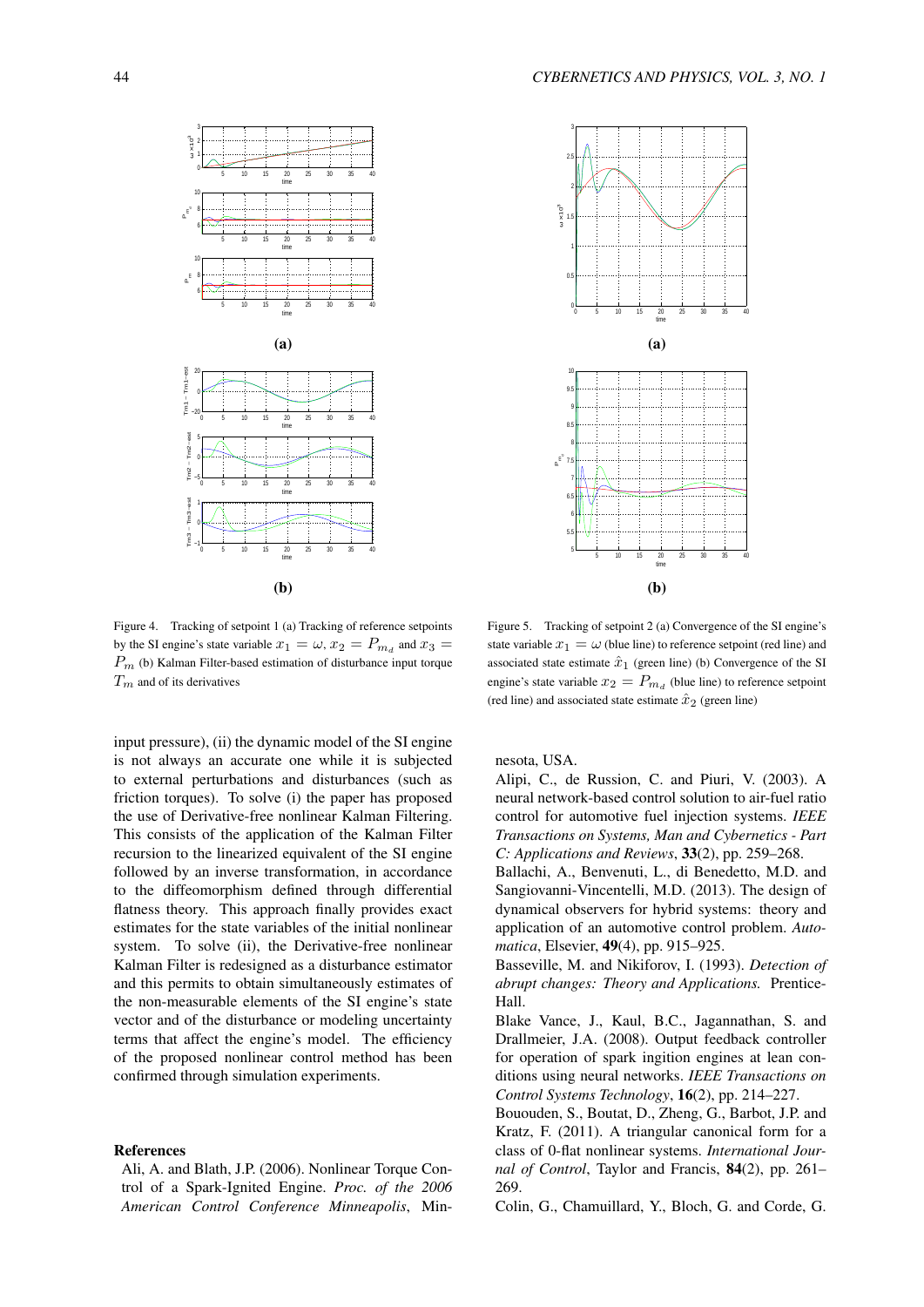

Figure 6. Tracking of setpoint 2 (a) Convergence of the SI engine's state variable  $x_3 = P_m$  (blue line) to reference setpoint (red line) and associated state estimate  $\hat{x}_3$  (green line) (b) Kalman Filter-based estimation (green line) of the aggregate disturbance torque  $T_m$ ) (blue line)

(2007). Neural control of fast nonlinear systems: Application to a turbocharged SI engine with VCT. *IEEE Transactions on Neural Networks*, 18(4), pp. 1101– 1114.

Flärdh, O., Ericsson, G., Klingborg, E. and Martensson, J. (2014). Optimal air path control during load transients on a spark ignited engine with variable geometry turbine and variable valve timing. *IEEE Transactions on Control Systems Technology*, 22(1), pp. 83–93.

Fliess, M. and Mounier, H. (1999). Tracking control and *π*-freeness of infinite dimensional linear systems. *In: G. Picci and D.S. Gilliam Eds., Dynamical Systems, Control, Coding and Computer Vision*, Birkhaüser, 258, pp. 41–68.

Laroche, B., Martin, P. and Petit, N. (2007). *Commande par platitude: Equations differentielles or- ´ dinaires et aux derivées partielles*, Ecole Nationale Supérieure des Techniques Avancées, Paris.

Leroy, T., Chauvin, J. and Petit, N. (2009). Motion planning for experimental air path control of avariable-valve-timing spark ignition engine. *Control Engineering Practice*, Elsevier, 17, pp. 1432–1439.

Lévine, J. (2011). On necessary and sufficient conditions for differential flatness. *Applicable Algebra*



Figure 7. Tracking of setpoint 2 (a) Tracking of reference setpoints by the SI engine's state variable  $x_1 = \omega$ ,  $x_2 = P_{m_d}$  and  $x_3 =$ *P<sup>m</sup>* (b) Kalman Filter-based estimation of disturbance input torque *T<sup>m</sup>* and of its derivatives

*in Engineering, Communications and Computing*, Springer, 22(1), pp. 47–90.

Martin, P. and Rouchon, P. (1999). Systèmes plats: planification et suivi des trajectoires. *Journees X- ´ UPS,Ecole des Mines de Paris ´* , Centre Automatique et Systèmes.

Menhour, L., d'Andréa-Novel, B., Fliess, M. and Mounier, H. (2014). Coupled nonlinear vehicle control: Flatness-based setting with algebraic estimation techniques. *Control Engineering Practice*, 2, pp. 135– 146.

Moulin, P. and Chauvin, J. (2011). Modeling and control of the air system of a turbocharged gasoline engine. *Control Engineering Practice*, 19, pp. 287–297. Nguyen, A., Lauber, J. and Dambrine, M. (2013). Multi-objective control design for turbo-charged spark ignited air system: a switching Takagi-Sugeno model approach. *2013 American Control Conference*, Washington DC, USA.

Rouchon, P. (2005). Flatness-based control of oscillators. *Journal of Applied Mathematics and Mechanics*, Elsevier, 85(6), pp. 411–421.

Rigatos, G.G. and Tzafestas, S.G. (2007). Extended Kalman filtering for fuzzy modelling and multi-sensor fusion. *Mathematical and Computer Modelling of Dynamical Systems*, Taylor & Francis, 13, pp. 251–266.